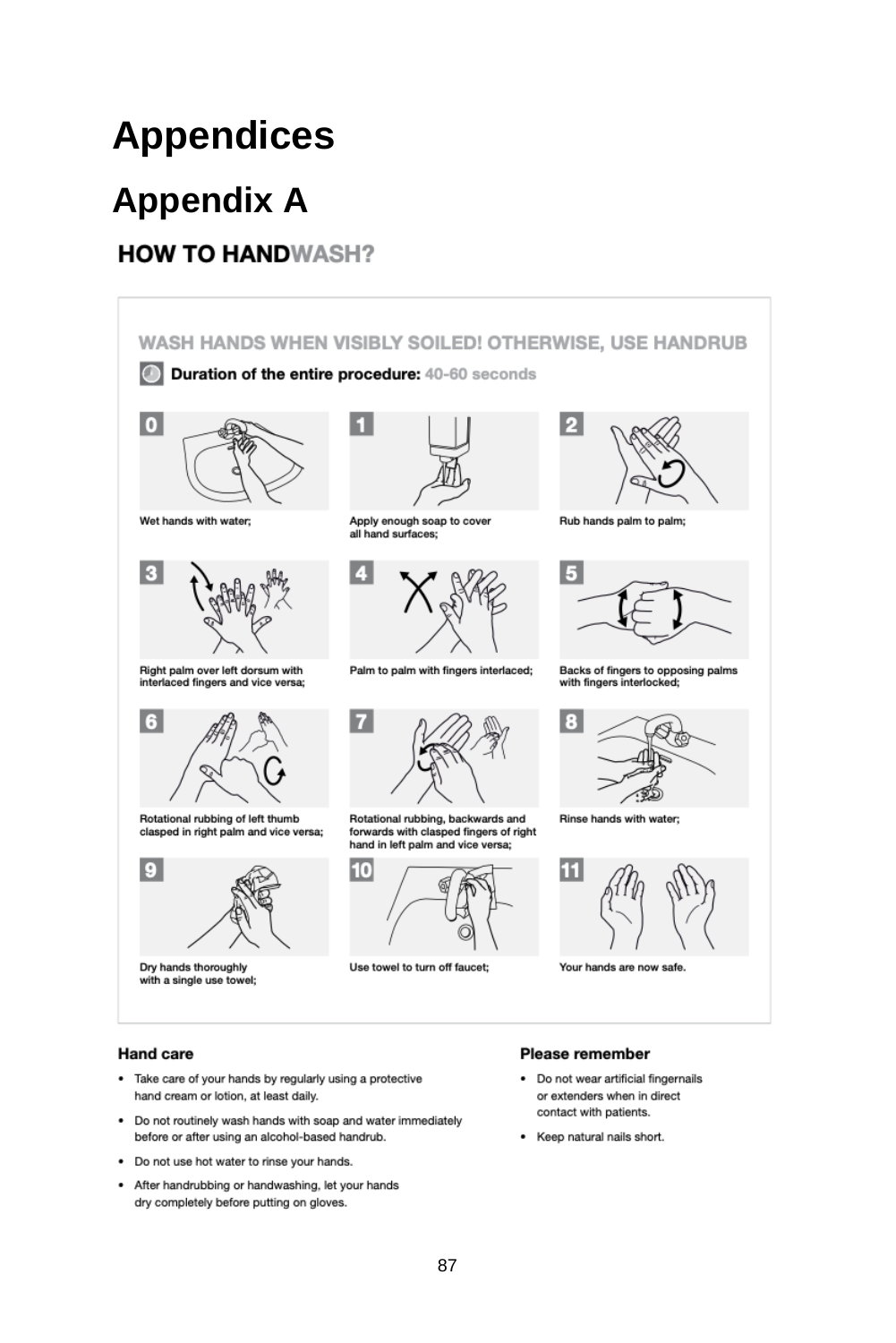# **Appendix B**

### **DDD Observation Chart**

| $\overline{+}$<br>Date |           |              |                |    |    |    |    |    |
|------------------------|-----------|--------------|----------------|----|----|----|----|----|
| Day of<br>Operation    | $\pmb{0}$ | $\mathbf{1}$ | $\overline{2}$ | 3  | 4  | 5  | 6  | 7  |
| Drinking               |           |              |                |    |    |    |    |    |
| Draining               |           |              |                |    |    |    |    |    |
| Dry                    |           |              |                |    |    |    |    |    |
| Temp                   |           |              |                |    |    |    |    |    |
| Date                   |           |              |                |    |    |    |    |    |
| Day of Op              | 8         | 9            | 10             | 11 | 12 | 13 | 14 | 15 |
| Drinking               |           |              |                |    |    |    |    |    |
| Draining               |           |              |                |    |    |    |    |    |
| Dry                    |           |              |                |    |    |    |    |    |
| Temp                   |           |              |                |    |    |    |    |    |
| Date                   |           |              |                |    |    |    |    |    |
| Day of Op              | 16        | 17           | 18             | 19 | 20 | 21 | 22 | 23 |
| Draining               |           |              |                |    |    |    |    |    |
| Drinking               |           |              |                |    |    |    |    |    |
| Dry                    |           |              |                |    |    |    |    |    |
| Temp                   |           |              |                |    |    |    |    |    |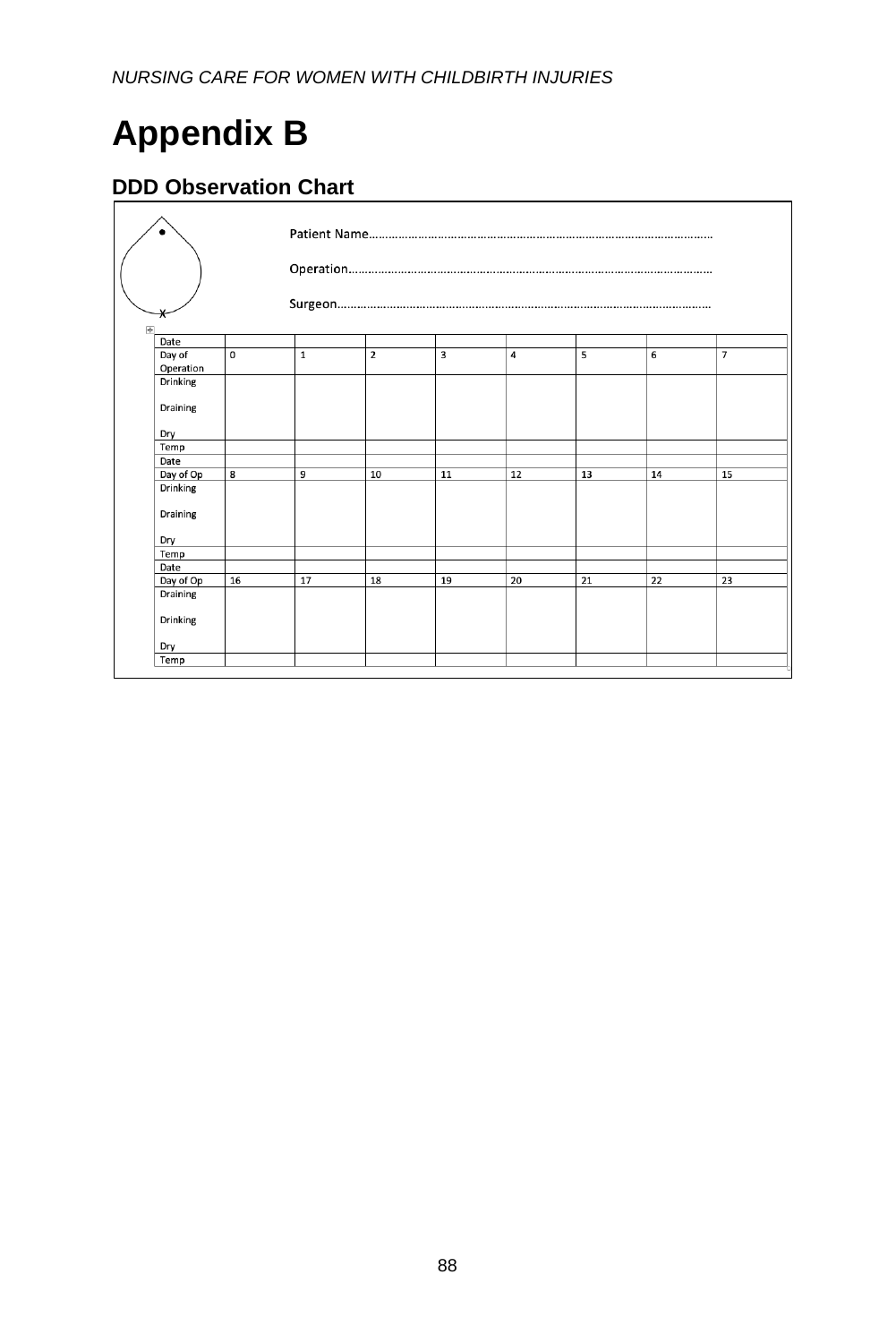## **Appendix C**

### **Pelvic Floor Exercises**

Pelvic floor exercises strengthen the muscles around your bladder, vagina and back passage.

Strengthening your pelvic floor muscles can help stop [incontinence,](https://www.nhs.uk/conditions/urinary-incontinence/) treat [prolapse.](https://www.nhs.uk/conditions/pelvic-organ-prolapse/)

Both men and women can benefit from doing pelvic floor exercises.

#### **Find your pelvic floor muscles**

You can feel your pelvic floor muscles if you try to stop the flow of urine when you go to the toilet.

It is not recommended that you regularly stop your flow of urine midstream, as it can be harmful to the bladder.

#### **Pelvic floor exercises**

To strengthen your pelvic floor muscles, sit comfortably and squeeze the muscles 10–15 times in a row.

Do not hold your breath or tighten your stomach, buttock or thigh muscles at the same time.

When you get used to doing pelvic floor exercises, you can try holding each squeeze for a few seconds.

Every week, you can add more squeezes, but be careful not to overdo it and always have a rest between sets of squeezes.

After a few months, you should start to notice the results. You should carry on doing the exercises, even when you notice them starting to work.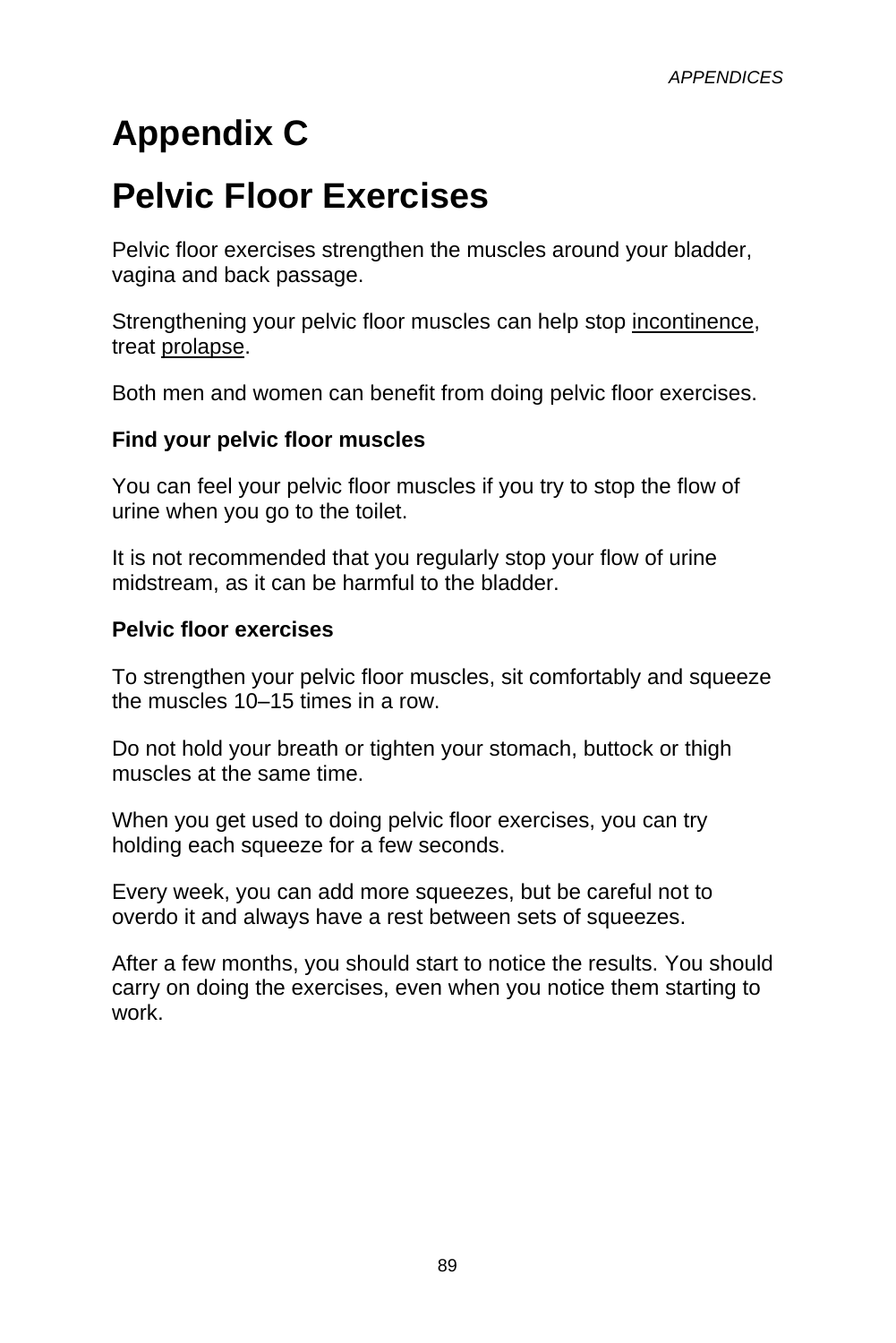

Figure 69 Ishbel with Annet, Joan and Joanta, Kamuli fistula nurses



Figure 70 Ian Asiimwe with nurse Scovia